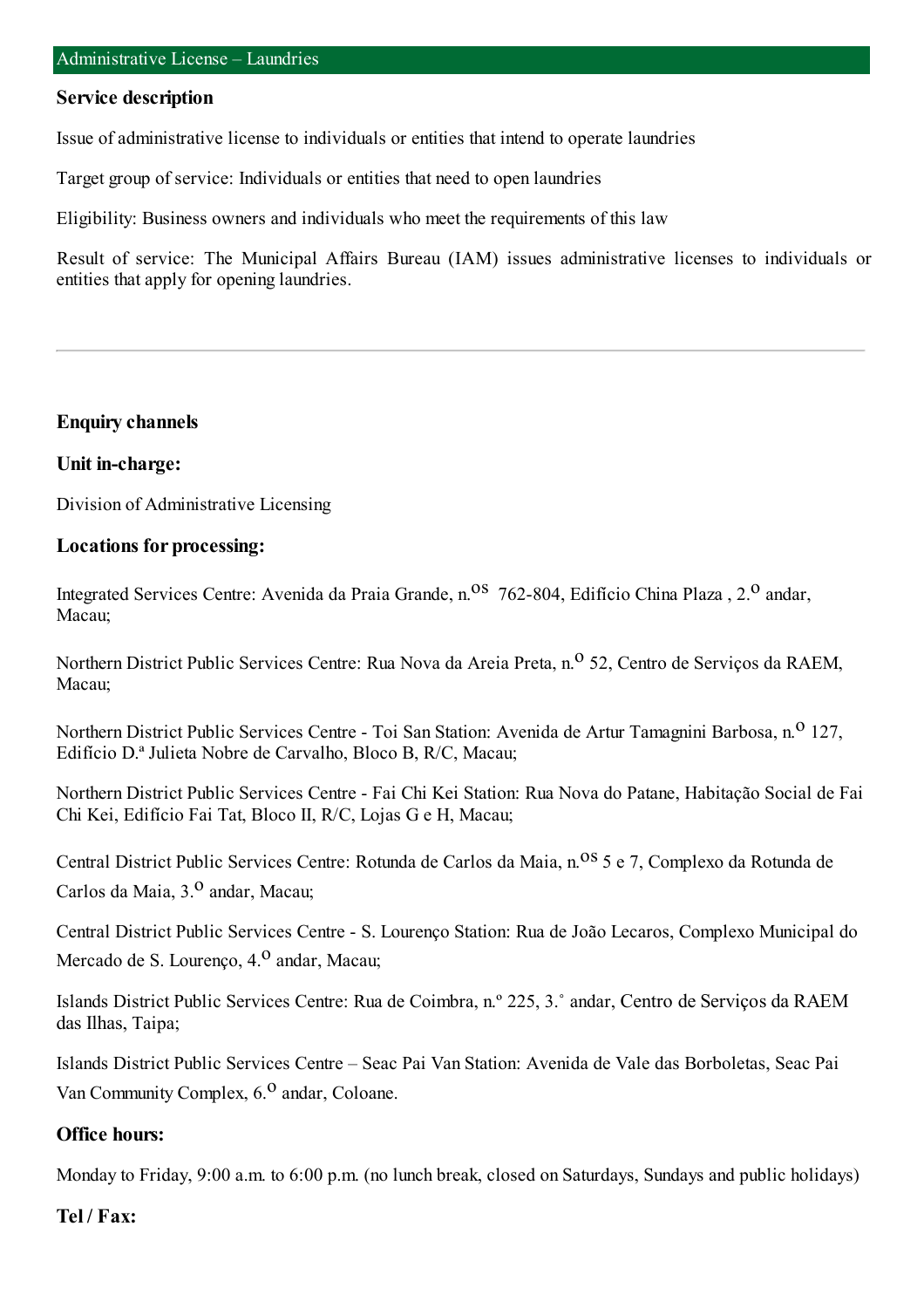Fax: (853) 8795 2736

### **Formalities**

- First-time Application
- Renewal
- Replacement
- Cancellation
- Change of License Holder
- Alteration of Name of Establishment
- Alteration of Establishment Facilities
- Alteration of others

### **Frequently asked questions**

- 1. What is the definition of application for license?
- 2. Can the license be cancelled immediately after the establishment ceases operation?
- 3. Can we apply for a license if two shops are merged into one on our own initiative?
- 4. Can we apply for the license if the written report of property registration of the shop states that it is for industrial use?
- 5. Is there any restriction on the ceiling height of the establishment?
- 6. Is application for license required for establishments which are only for delivery of clothing?

# **Legislations**

Approval of the new regime for issue of administrative licenses for specific economic activities - Decree-Law no. 47/98/M

# **Penalties**

- 1. Anyone who continues or recommences operation of an establishment of which the permit or license has been abolished is liable to a fine of MOP30,000.00 to MOP200,000.00 or MOP100,000.00 to MOP500,000.00 respectively depending on whether the offender is an individual or a legal person.
- 2. Anyone who carries out activities restricted by prior notifications or licenses without an appropriate permit or valid license is liable to a fine of MOP15,000.00 to MOP70,000.00 or MOP30,000.00 to MOP200,000.00 respectively depending on whether the offender is an individual or a legal person.
- 3. Anyone who engages in business or carries out projects not in compliance with the forms and conditions that competent authorities are notified of or in breach of the ones set by the competent authorities, and anyone who carries out activities in violation of the operation regulations stipulated in Clause 2 of Article 5 of Decree-Law no. 47/98/M are liable to a fine of MOP10,000.00 to MOP40,000.00 or MOP20,000.00 to MOP100,000.00 respectively depending on whether the offender is an individual or a legal person.
- 4. Anyone who does not fulfil the obligations stipulated in Article 4, Clauses 1 and 3 of Article 7 and Clause 2 of Article 44 of Decree-Law no. 47/98/M is liable to a fine of